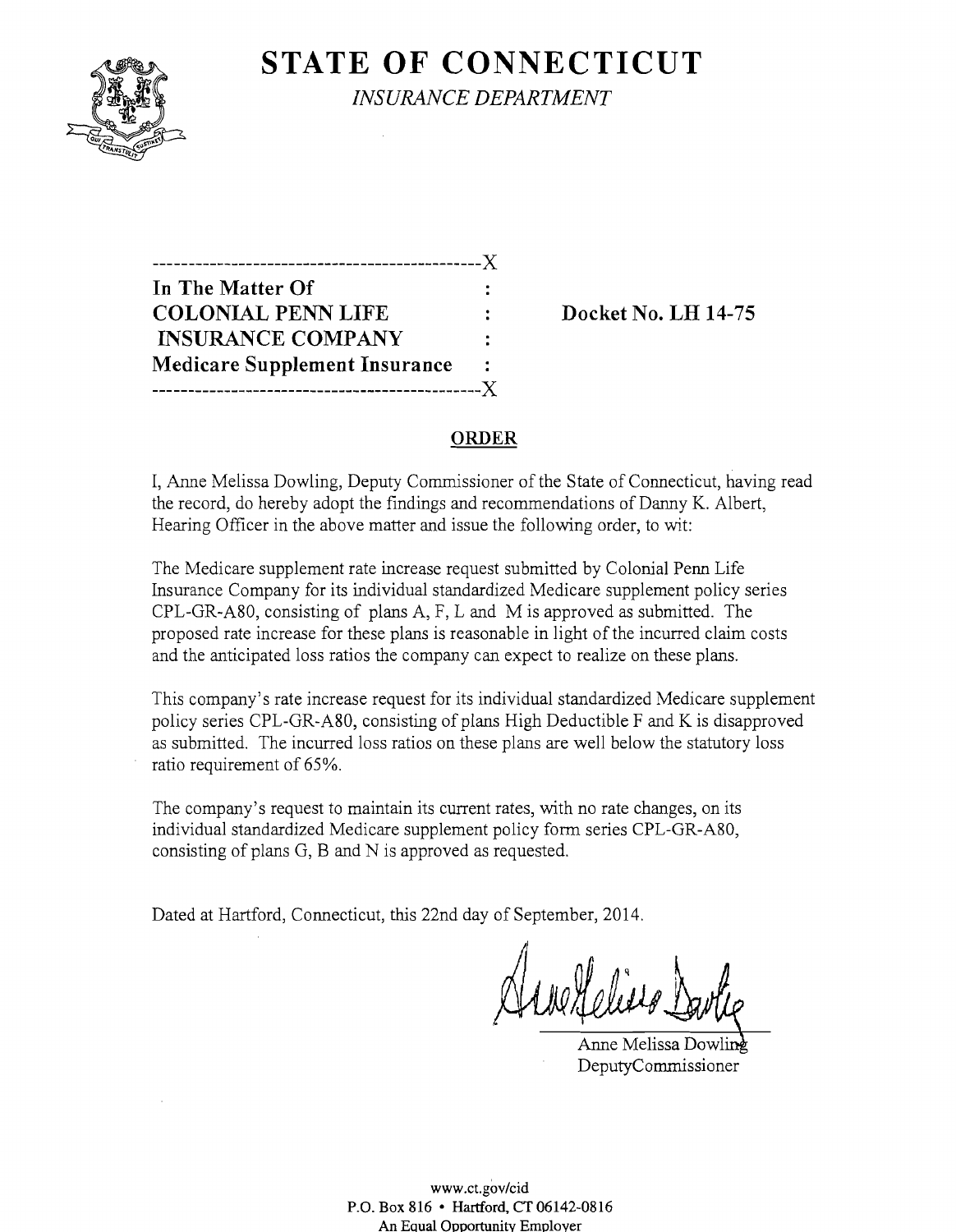

**STATE OF CONNECTICUT** 

*INSURANCE DEPARTMENT* 

| -----------                          |                |
|--------------------------------------|----------------|
| In The Matter Of                     |                |
| <b>COLONIAL PENN LIFE</b>            |                |
| <b>INSURANCE COMPANY</b>             | $\ddot{\cdot}$ |
| <b>Medicare Supplement Insurance</b> |                |
|                                      |                |

Docket No. LH 14-75

# PROPOSED FINAL DECISION

# 1. INTRODUCTION

The Insurance Commissioner of the State of Connecticut is empowered to review rates charged for individual and group Medicare supplement policies sold to any resident of this State who is eligible for Medicare. The source for this regulatory authority is contained in Chapter 700c and Section 38a-495a of the Connecticut General Statutes.

After due notice a hearing was held at the Insurance Department in Hartford on September 10, 2014 to consider whether or not the rate increase requested by Colonial Penn Life Insurance Company on its individual standardized Medicare supplement business should be approved.

No one from the general public attended the hearing.

No representatives from Colonial Penn Life attended the hearing.

The hearing was conducted in accordance with the requirements of Section 38a-474, Connecticut General Statutes, the Uniform Administrative Procedures Act, Chapter 54 of the Connecticut General Statutes, and the Insurance Department Rules of Practice, Section 38a-8-1 et seq. of the Regulations of Connecticut State Agencies.

A Medicare supplement (or Medigap) policy is a private health insurance policy sold on an individual or group basis which provides benefits that are additional to the benefits provided by Medicare. For many years Medicare supplement policies have been highly regulated under both state and federal law to protect the interests of persons eligible for Medicare who depend on these policies to provide additional coverage for the costs of health care.

Effective December 1,2005, Connecticut amended its program of standardized Medicare supplement policies in accordance with Section 38a-495a of the Connecticut General Statutes, and Sections 38a-495a-1 through 38a-495a-21 of the Regulations of Connecticut

> www.ct.gov/cid P.O. Box 816 • Hartford, CT 06142-0816 An Equal Opportunity Employer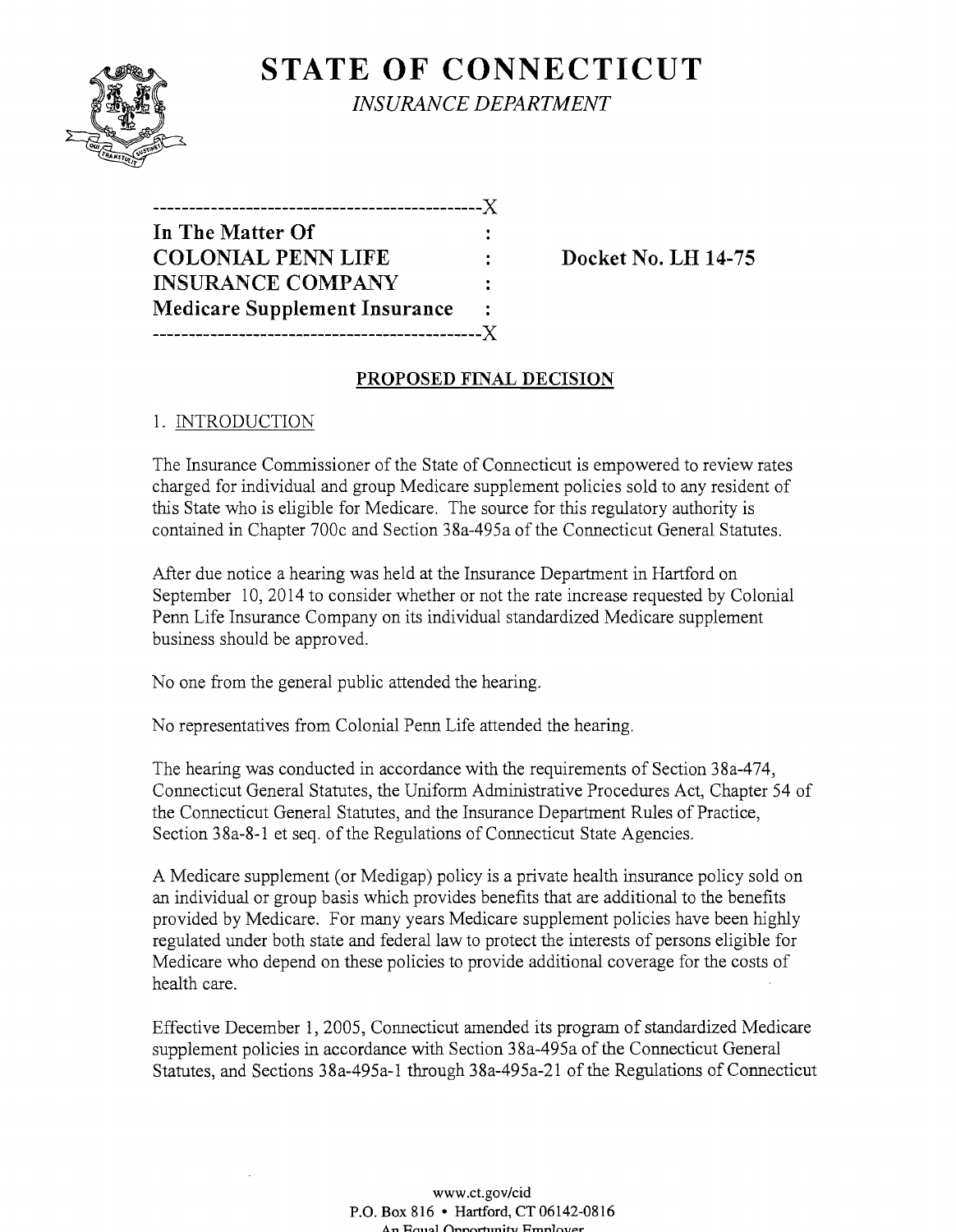Agencies. This program, which conforms to federal requirements, provides that all insurers offering Medicare supplement policies for sale in the state must offer the basic "core" package of benefits known as Plan A. Insurers may also offer anyone or more of eleven other plans (Plans B through N).

Effective January 1,2006, in accordance with Section 38a-495c of the Connecticut General Statutes (as amended by Public Act 05-20) premiums for all Medicare supplement policies in the state must use community rating. Rates for Plans A through N must be computed without regard to age, gender, previous claims history or the medical condition of any person covered by a Medicare supplement policy or certificate.

The statute provides that coverage under Plan A through N may not be denied on the basis of age, gender, previous claims history or the medical condition of any covered person. Insurers may exclude benefits for losses incurred within six months from the effective date of coverage based on a pre-existing condition.

Effective October 1, 1998, carriers that offer Plan B or Plan C must make these plans as well as Plan A, available to all persons eligible for Medicare by reason of disability.

Insurers must also make the necessary arrangements to receive notice of all claims paid by Medicare for their insureds so that supplemental benefits can be computed and paid without requiring insureds to file claim forms for such benefits. This process of direct notice and automatic claims payment is commonly referred to as "piggybacking" or "crossover".

Sections 38a-495 and 38a-522 of the Connecticut General Statutes, and Section 38a-495a-10 of the Regulations of Connecticut Agencies, state that individual and group Medicare supplement policies must have anticipated loss ratios of 65% and 75%, respectively. Under Sections 38a-495-7 and 38a-495a-10 of the Regulations of Connecticut Agencies, filings for rate increases must demonstrate that actual and expected losses in relation to premiums meet these standards, and anticipated loss ratios for the entire future period for which the requested premiums are calculated to provide coverage must be expected to equal or exceed the appropriate loss ratio standard.

Section 38a-473 of the Connecticut General Statutes provides that no insurer may incorporate in its rates for Medicare supplement policies factors for expenses that exceed 150% of the average expense ratio for that insurer's entire written premium for all lines of health insurance for the previous calendar year.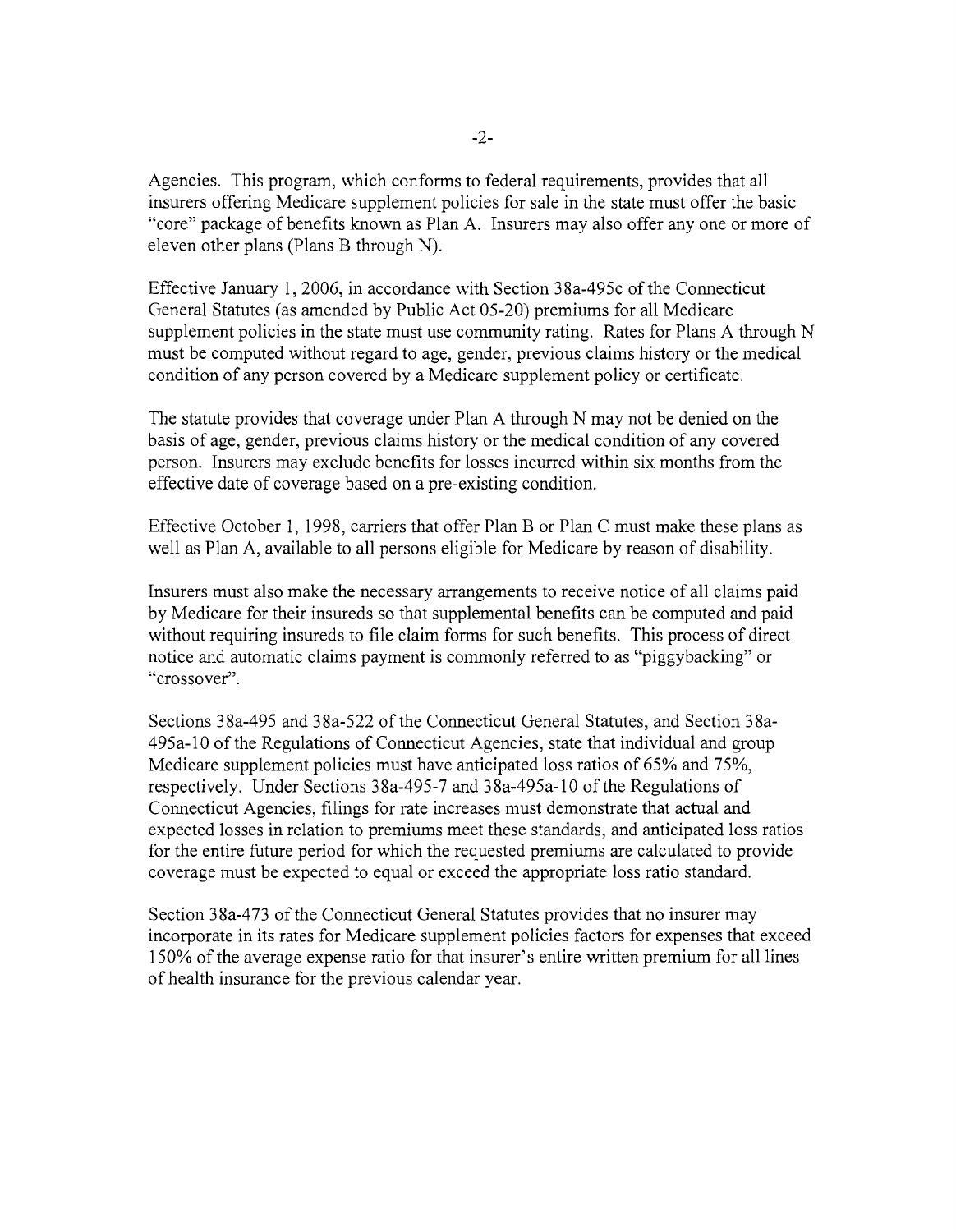#### **II. FINDING OF FACT**

After reviewing the exhibits entered into the record of this proceeding, and utilizing the experience, technical competence and specialized knowledge of the Insurance Department, the undersigned makes the following findings of fact:

1. Colonial Penn Life Insurance Company has requested the following rate increases on its individual standardized form series CPL-GR-A80 for Plans A, F, High F, K, L and M:

| Plan   | Increase |
|--------|----------|
| A      | 12.0%    |
| F      | $6.0\%$  |
| High F | 10.0%    |
| K      | 10.0%    |
| L      | 4.0%     |
| M      | 4.0%     |

The company has also requested that Plans B, G and N rates be kept the same, with no increase.

- 2. There were 865 policies in-force in Connecticut and 156,988 policies in force nationwide as of March 2014.
- 3. Colonial Penn certified that their expense factors are in compliance with section 38a-473, C.G.S.
- 4. Colonial Penn has conformed to subsection (e) of section 38a-495c, C.G.S. regarding the automatic claim processing.
- 5. According to Colonial Penn the proposed rates are designed to satisfy the Connecticut statutory loss ratio of 65%.
- 6. The last approved rate increases ranged from 5.0% to 12.0%, effective 1/1/2014.
- 7. Below is Connecticut specific loss ratio experience for 2012, 2013 and from inception through 3/31/14:

| Plan   | 2012   | 2013  | Inception |
|--------|--------|-------|-----------|
| F      | 94.3%  | 64.9% | 91.8%     |
| High F | 52.8%  | 57.9% | 47.1%     |
| K      | 55.5%  | 57.7% | 49.5%     |
|        | 40.0%  | 51.0% | 35.1%     |
| N      | 102.1% | 85.2% | 91.1%     |
| Total  | 66.7%  | 63.9% | 59.9%     |